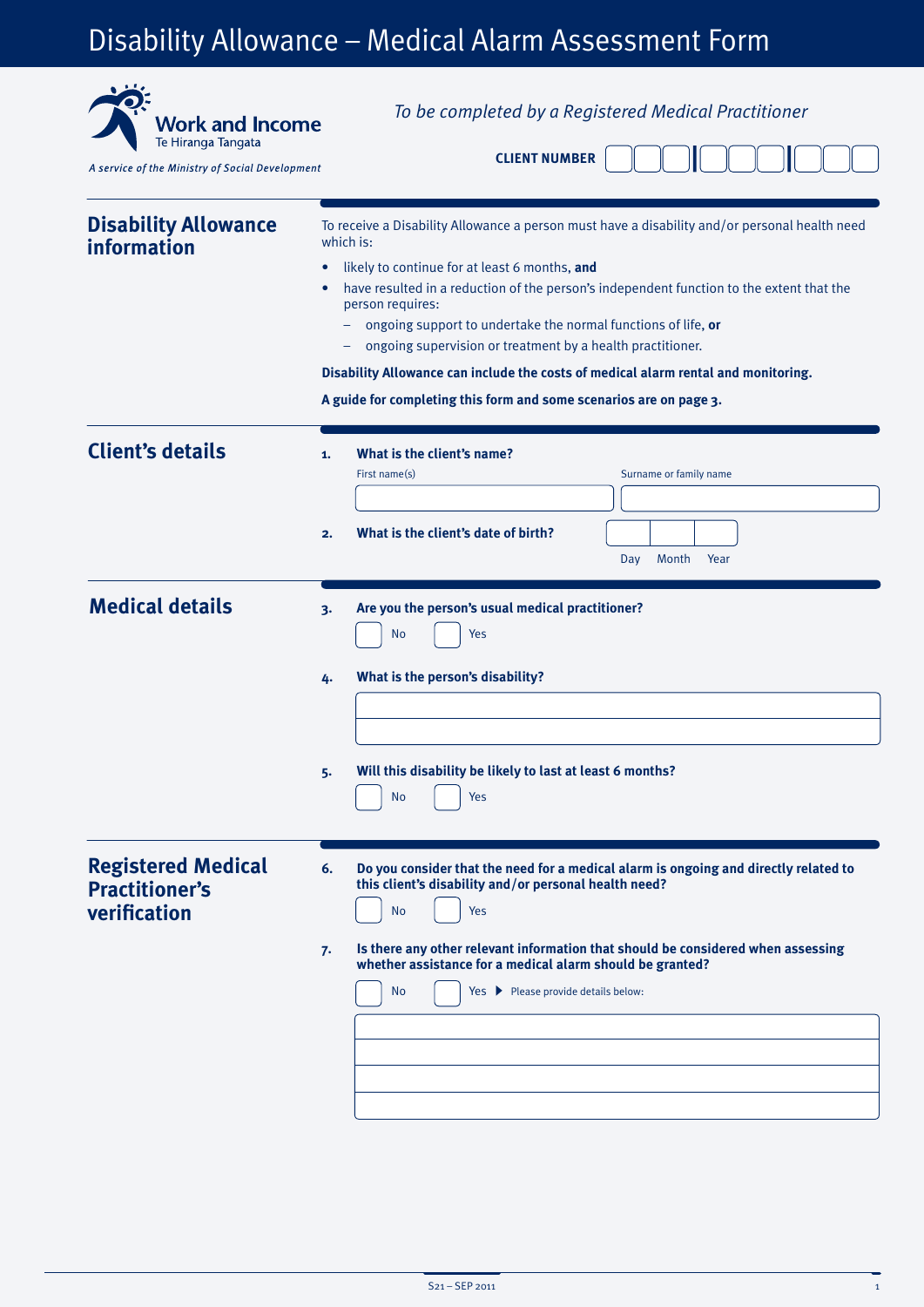| <b>Registered Medical</b><br><b>Practitioner's</b><br>verification -<br>continued | 8.<br>9.          | Have you personally consulted with the client?<br>Yes ▶ Date of last consultation:<br>Month<br>Day<br>Year<br>No > Please provide details of why not below:<br>Have you discussed the information contained in this form with the client and/or their<br>legal representative?<br>Yes<br>No > Please provide details of why not below: |
|-----------------------------------------------------------------------------------|-------------------|----------------------------------------------------------------------------------------------------------------------------------------------------------------------------------------------------------------------------------------------------------------------------------------------------------------------------------------|
| <b>Registered Medical</b><br><b>Practitioner's</b><br>verification                | <b>HPI</b> number | Please print your details below.<br>Medical Practitioner's full name<br>Practice name and address<br>Telephone number<br>$\big)$<br>$\left($<br><b>Medical Practitioner's signature</b><br>Year<br>Day<br>Month<br>This information is required under the Social Security Act 1964.                                                    |

**Privacy Act:** The person has been advised and understands that this information is required for benefit assessment purposes.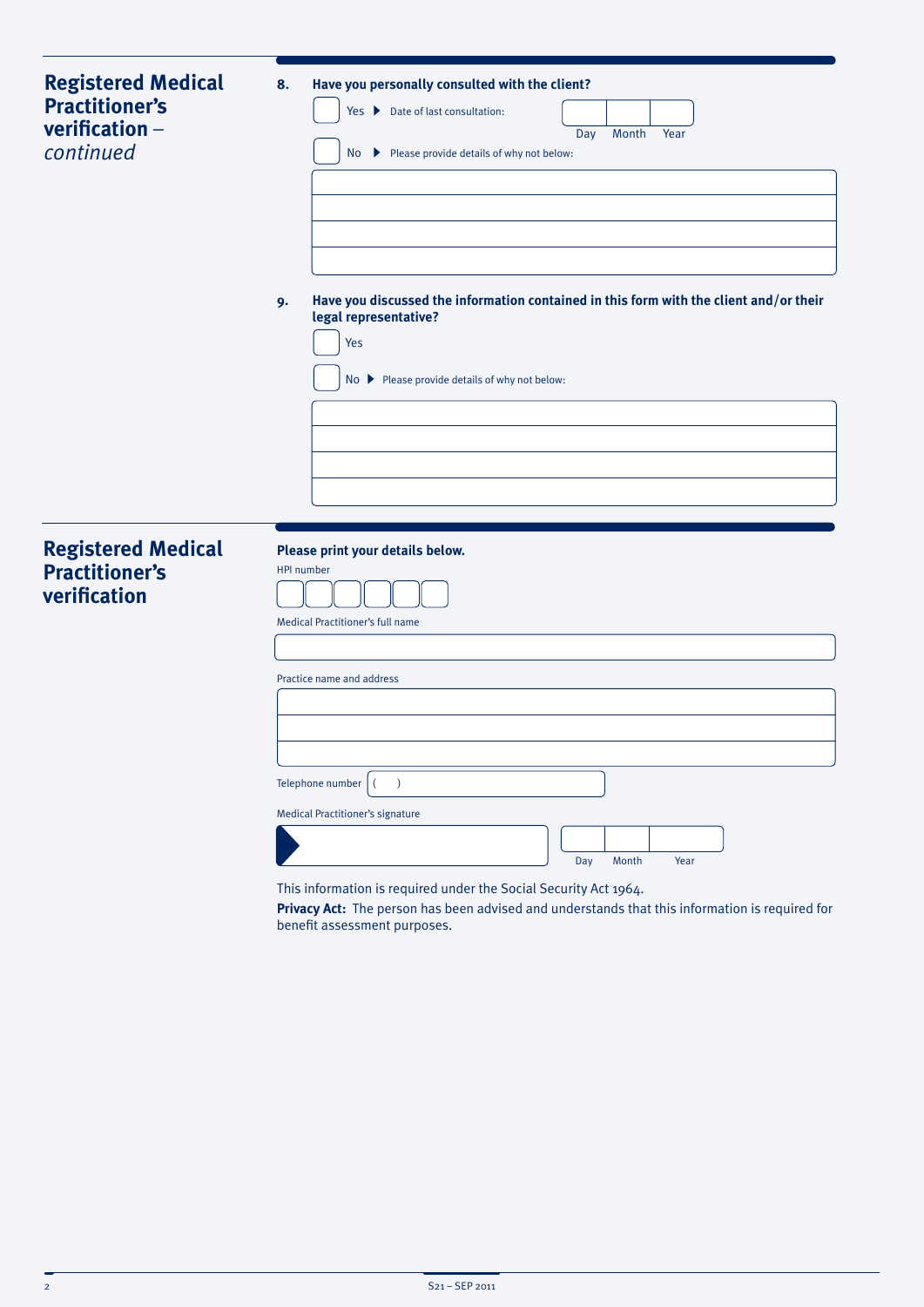## Guide to completing an assessment for a Medical Alarm



A service of the Ministry of Social Development

| <b>General information</b>                                             | Disability Allowance is paid to help people meet some ongoing, additional costs they have<br>because of a disability.                                                                                                                                                                                                                       |
|------------------------------------------------------------------------|---------------------------------------------------------------------------------------------------------------------------------------------------------------------------------------------------------------------------------------------------------------------------------------------------------------------------------------------|
|                                                                        | Disability Allowance can help pay for some of the costs of the rental and monitoring of a<br>medical alarm if:                                                                                                                                                                                                                              |
|                                                                        | the need for the alarm is an ongoing and an additional cost <b>directly related</b> to the person's<br>disability or personal health need, and                                                                                                                                                                                              |
|                                                                        | the disability has resulted in a reduction of the person's independent function to the extent<br>$\bullet$<br>that the person requires either ongoing support to undertake the normal functions of life or<br>ongoing supervision or treatment by a health practitioner, and                                                                |
|                                                                        | the person has entitlement to a Disability Allowance.                                                                                                                                                                                                                                                                                       |
|                                                                        | Disability Allowance cannot be paid to cover the costs of:                                                                                                                                                                                                                                                                                  |
|                                                                        | buying medical alarms, because this is a one-off cost and not an ongoing cost<br>smoke alarms or alarms installed for security reasons, as this is not a cost directly related to                                                                                                                                                           |
|                                                                        | the person's disability<br>an alarm cost that is included in the standard service fee for a person living in a retirement<br>village or complex, unless the person was receiving Disability Allowance for the cost of a<br>medical alarm prior to moving there and that the same cost still exists in the retirement<br>village or complex. |
|                                                                        | There are other qualifying criteria to be considered for Disability Allowance. You can discuss<br>this with Work and Income.                                                                                                                                                                                                                |
|                                                                        |                                                                                                                                                                                                                                                                                                                                             |
| <b>Role of the</b><br><b>Registered Medical</b><br><b>Practitioner</b> | The medical practitioner needs to confirm the presence of a disability and its likely impact on<br>the client. The decision to approve and grant a Disability Allowance (or not) is made by Work<br>and Income.                                                                                                                             |
|                                                                        | The medical practitioner needs to indicate:                                                                                                                                                                                                                                                                                                 |
|                                                                        | if she or he has personally consulted with the client<br>٠<br>the nature and likely duration of the client's disability<br>$\bullet$                                                                                                                                                                                                        |
|                                                                        | that the client requires either ongoing support to undertake the normal functions of life; or<br>٠<br>ongoing supervision or treatment by a health practitioner.                                                                                                                                                                            |
|                                                                        |                                                                                                                                                                                                                                                                                                                                             |
| <b>Scenarios for</b><br>reference                                      | The following scenarios are to provide general guidance to assist medical practitioners to<br>decide whether a client's disability and/or personal health need requires a medical alarm.<br>Each person must be assessed by the medical practitioner on their own merits.                                                                   |
|                                                                        |                                                                                                                                                                                                                                                                                                                                             |
| The scenarios are examples<br>only.                                    | <b>Increasing unsteadiness</b><br>Scenario 1                                                                                                                                                                                                                                                                                                |
|                                                                        | A 45 year old woman has been independent and was working up to 6 months ago. She has<br>progressive Multiple Sclerosis, and applies for a medical alarm due to her unsteadiness. This<br>affects her balance and general coordination resulting in falls and accidents in the home.                                                         |
|                                                                        | She is likely to qualify for Disability Allowance assistance for a medical alarm                                                                                                                                                                                                                                                            |
|                                                                        | Scenario 2                                                                                                                                                                                                                                                                                                                                  |
|                                                                        | A 45 year old woman with a history of Multiple Sclerosis which has resulted in episodic periods<br>of reduced capacity. She has applied for a medical alarm on the grounds she may have another<br>spell of reduced capacity. Currently she is active and able to do her usual activities at home.<br>She has not worked for 10 years.      |
|                                                                        | She is unlikely to qualify for Disability Allowance assistance for a medical alarm                                                                                                                                                                                                                                                          |
|                                                                        | <b>Increasing age</b>                                                                                                                                                                                                                                                                                                                       |
|                                                                        | Scenario 1                                                                                                                                                                                                                                                                                                                                  |
|                                                                        | The daughter of an active independent 82 year old woman is insisting her mother have a<br>funded medical alarm in case something happens. A recent general check up noted nothing<br>more significant than slightly raised blood pressure and mild arthritis of the knees.                                                                  |
|                                                                        | She is unlikely to qualify for Disability Allowance assistance for a medical alarm                                                                                                                                                                                                                                                          |